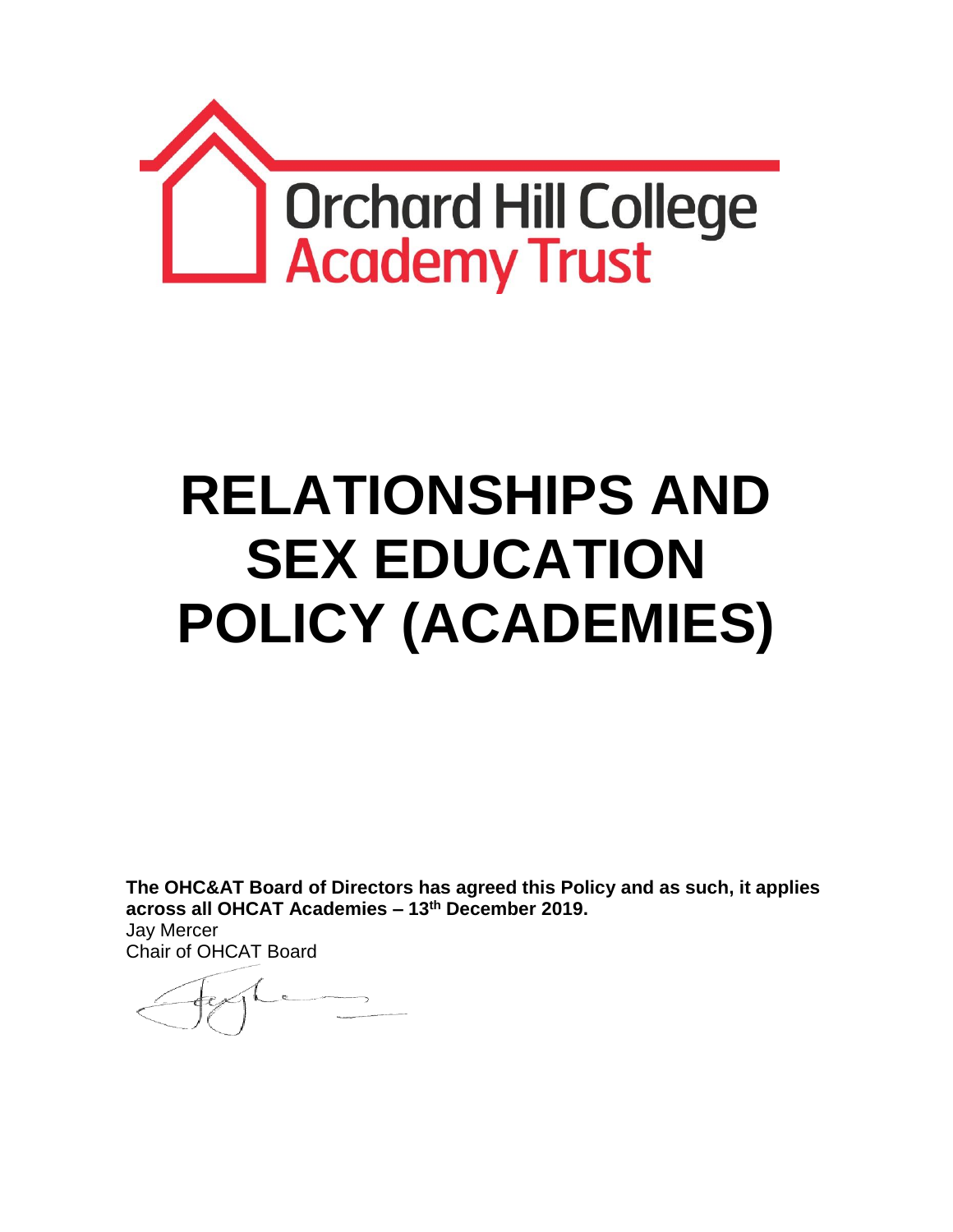

# **Relationships & Sex Education Policy (Academies)**

# **INTRODUCTION**

Orchard Hill College and Academy Trust (OHC&AT) is committed to providing outstanding educational opportunities for all our pupils and students. OHC&AT is a 'family' of providers, comprising Orchard Hill College (OHC) and Orchard Hill College Academy Trust (OHCAT), which works for mutual benefit. Encouraging an understanding of healthy relationships and the ability to make good choices is a key strand of positive personal development for all our pupils and students, as well as a key part of safeguarding.

This policy applies to all OHCAT Academies. The policy has been written with reference to Government guidance and law including 'Relationships Education, Relationships and Sex Education (RSE) and Health Education' (DfE, 2019), 'Keeping Children Safe in Education' (DfE, 2019), taking into account the Children's Act 1989 and 2004, the Education Act 1993, 1996 and 2002, and the Children and Social Work Act 2017, as well as the Equalities Act 2010. The policy is informed by a range of guidance including 'Policy Statement: Relationships Education, Relationships and Sex Education, and Personal, Social, Health and Economic Education' (DfE, 2017), 'Sex and Relationship Education (SRE) for the 21st century' (PSHE Association/Sex Education Forum/Brook, 2017) and 'Sex and Relationships Education in Schools (England)' (Commons Library Briefing Paper, 2017).

There is a separate Relationships & Sex Education Policy for Orchard Hill College, reflecting the adult status of College students. However, both policies are informed by OHC&AT's belief that clear, relevant and positive relationships and sex education contributes greatly to young people's ability to keep themselves safe and negotiate fulfilling relationships into adulthood.

# **AIMS**

Relationship and Sex Education (RSE) is an educational entitlement for all children and young people. It is lifelong learning about physical, moral and emotional development and sex, sexuality and sexual health. It enhances the self-worth and confidence of each individual and encourages mutually respectful relationships and empathy for others.

As a family of specialist education providers, OHC&AT recognises that children and young people with SEND may be especially vulnerable to abuse and exploitation. All of our working practices are designed to maximise opportunities for our pupils and students: to learn how to be and keep safe; to communicate and be understood through whichever means of communication is most effective for them; to build healthy and enriching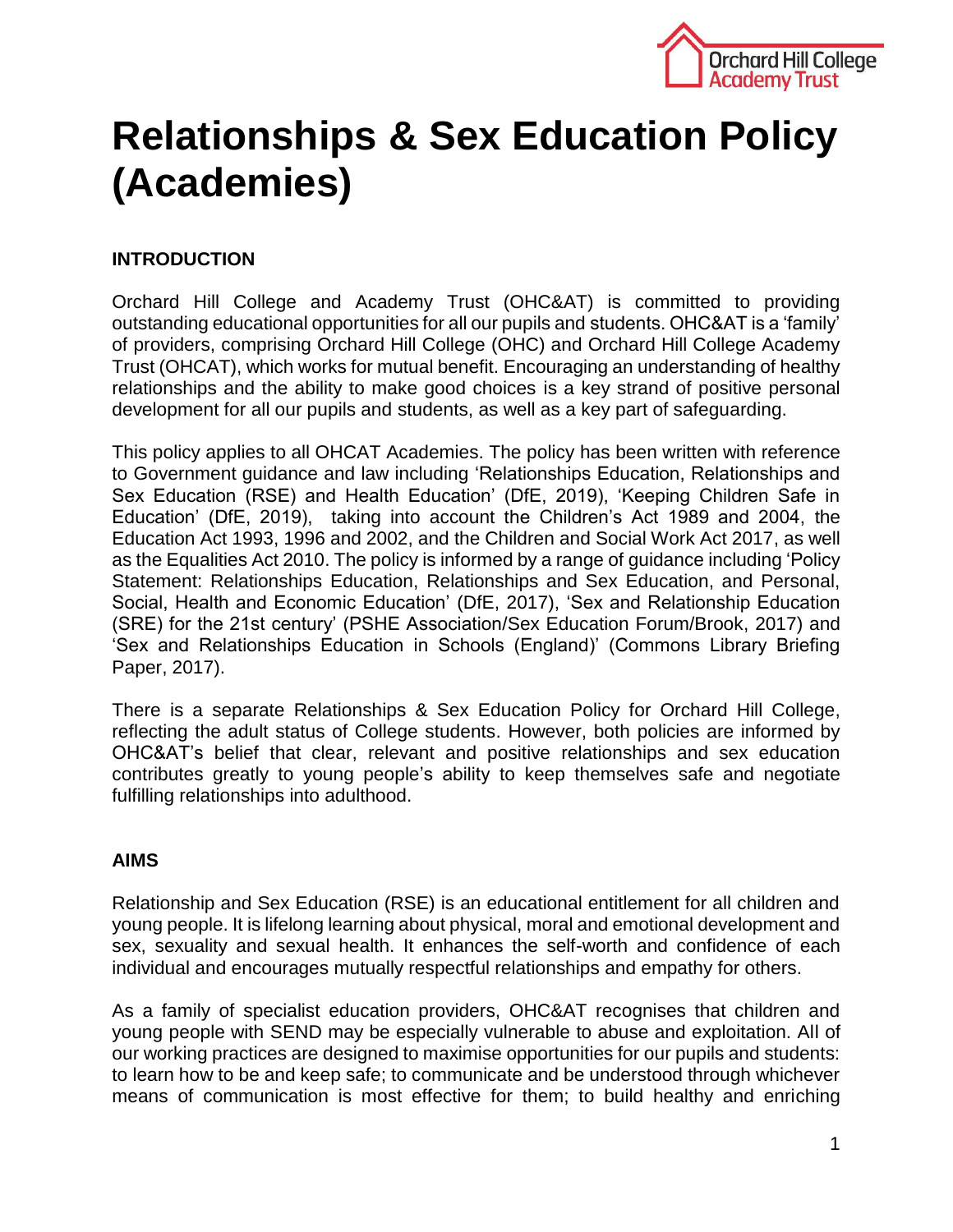

relationships; to maximise their potential and achieve ambitious goals within their local communities. Clear, relevant and inclusive RSE plays a crucial part in safeguarding children and young people, especially those with special educational needs and disabilities, and as such the delivery of RSE forms part of the universal safeguarding provision detailed in every OHCAT Academy's Safeguarding & Wellbeing Offer. It also complements and underscores other key strands of delivery, including e-safety, antibullying and equality and diversity.

This policy sets out how OHCAT complies with the duty to provide Relationships Education (primary), Relationships and Sex Education (secondary) and Health Education (all schools). For the purposes of this policy, the term 'Relationships and Sex Education' is used to encompass any and all of these strands.

# **RELATIONSHIPS AND SEX EDUCATION**

The main aims of the Relationships and Sex Education programme within all OHCAT Academies are to give young people the knowledge and understanding to build healthy, enjoyable and positive relationships, and to safeguard and nurture their own physical and mental wellbeing, as they move into adulthood. 'Relationships' should be understood to include friendships, family relationships, relationships in the wider world e.g. work colleagues/strangers, and for secondary school pupils/students, intimate relationships. Pupils/students are encouraged to respect themselves and others, particularly with regard to the importance and understanding of consent. Moral and ethical issues are presented and discussed in order to grow pupils'/students' understanding around issues such as staying safe in the digital age, defining and respecting personal boundaries, recognising unhealthy relationships etc.

Every OHCAT Academy provides a setting in which pupils/students can be offered appropriate teaching, appropriately differentiated, about Relationships and Sex Education. The purpose of RSE is to assist children and young people to prepare for adult life by supporting them through their physical, emotional and moral development and helping them to understand themselves, respect others and form and sustain healthy relationships. RSE is supported by other curriculum strands including science, PE, citizenship etc. and is inclusive of all pupils/students to ensure that they:

- Receive accurate, clear, comprehensive and up to date relationships and sex education.
- Are prepared for the opportunities, responsibilities and experiences of life.
- Develop positive attitudes to health, relationships and sexuality.

RSE provision can be broadly grouped into three main elements, all of which feed into the development of personal wellbeing and positive relationships: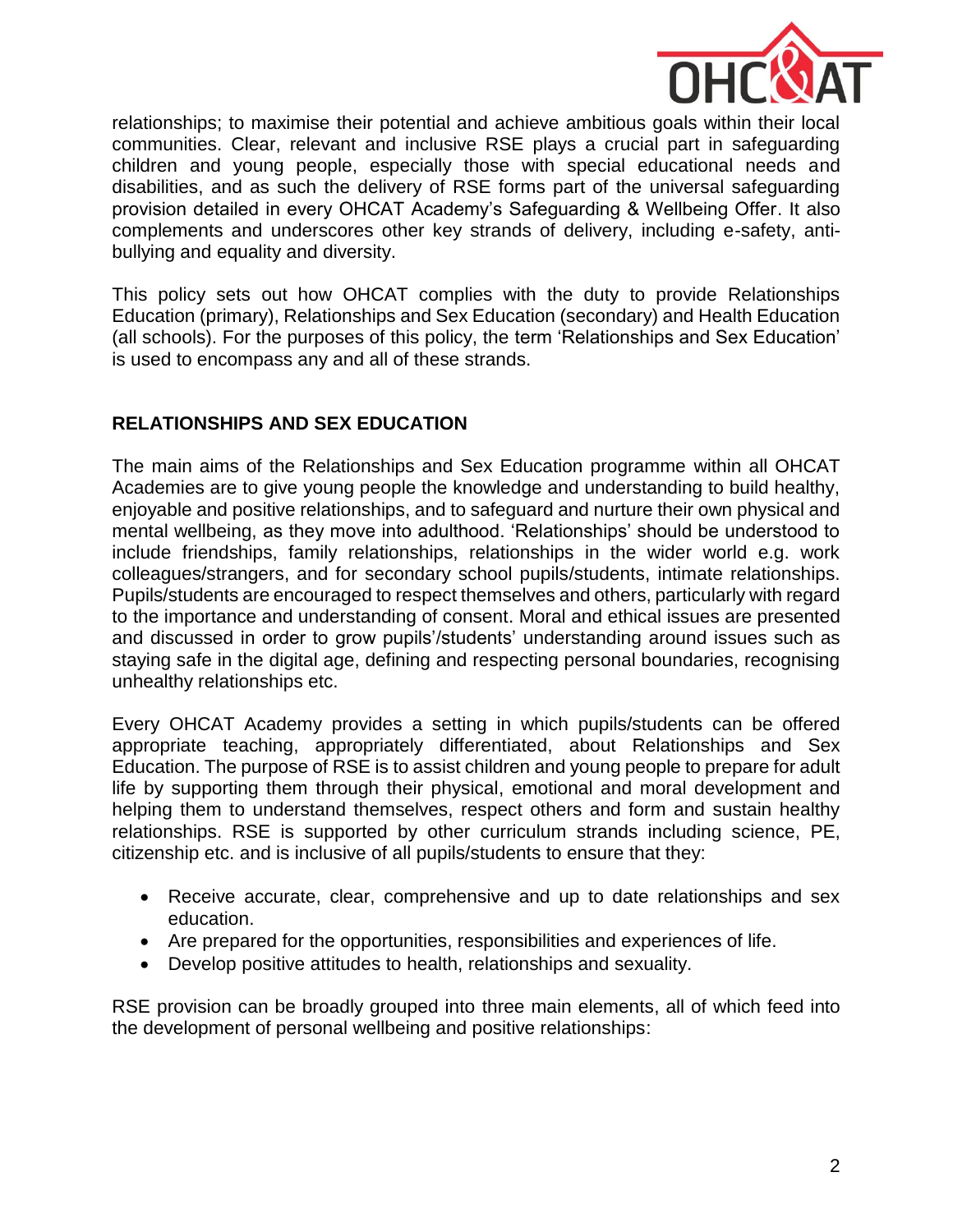

# **Attitudes and values**

- Understanding the nature and value of stable, loving and mutually respectful relationships of all kinds
- Respect for self and others
- Exploration of moral dilemmas
- Development of critical thinking

# **Personal and social skills**

- Self-confidence, self-esteem and empathy
- Managing emotions and relationships confidently and sensitively
- Skills of choice to manage responsibility

#### **Knowledge and understanding**

- Emotions and relationships
- Physical development
- Sexuality, reproduction, sexual health
- Information on local and national contraception and sexual health services
- Reasons for delaying sexual activity
- The avoidance of unplanned pregnancy
- Keeping physically and emotionally safe
- Information on the law in relation to sexual health and legal rights

Every OHCAT Academy is required to produce a school-specific RSE Procedure which gives details of the subject content, how it is taught, monitored and evaluated, and (where relevant) how parents may request to withdraw their child from sex education within RSE. This procedure must be developed in consultation with pupils/students, families and governors, and regularly reviewed. School-specific procedures also link with each school's local Safeguarding and Wellbeing Offer. Please contact the relevant Academy for copies of these documents.

# **RESPONSIBILITIES**

#### **The OHCAT Board of Directors will:**

 Challenge and support OHCAT in the regular review of this policy and its implementation

#### **The OHC&AT Executive Senior Leadership Team (ESLT) will:**

- Review and update this policy and any related policies/procedures at least every three years, or as required by updates to legislation and national guidance
- Monitor the implementation and effectiveness of RSE provision, including this policy and local RSE procedures, within OHCAT Academies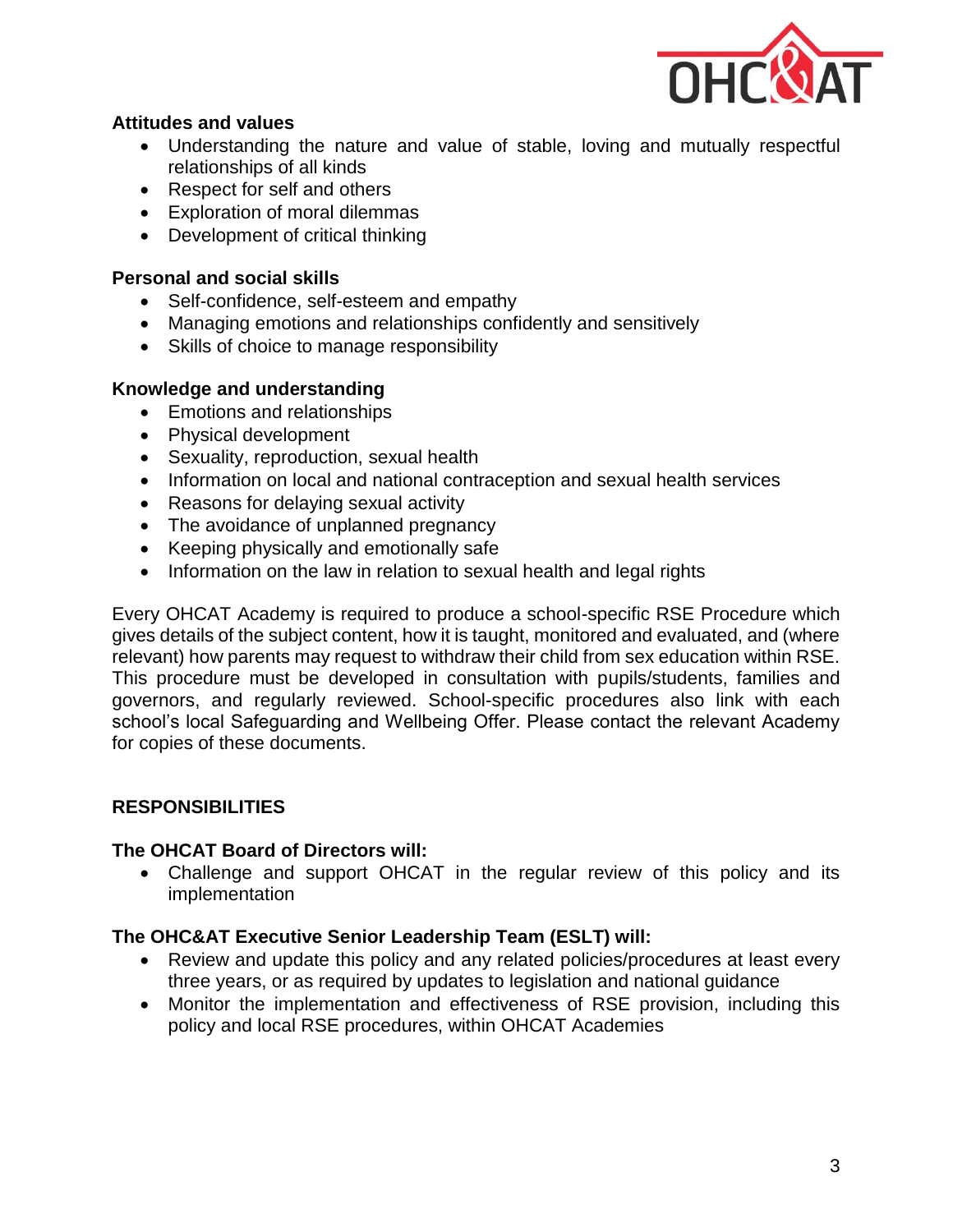

# **Academy Principals will:**

- Ensure that a suitable approach to the teaching and evaluation of RSE is in place within their provision, informed by regular consultation with pupils/students, staff and families and compliant with all relevant requirements e.g. equality duties
- Produce and publish a written RSE procedure to sit alongside this policy, detailing the specific approach to RSE provision within the Academy
- Ensure all staff are aware of and abide by this policy, the Academy's RSE Procedure and related documentation

# **All staff will:**

- Ensure they are familiar with and adhere to this policy, the Academy's RSE procedure and all other relevant policies and procedures
- Understand the relationship between RSE and safeguarding, including how to manage any safeguarding concerns that may come to light during the course of RSE provision being delivered, and how to maintain appropriate confidentiality

# **Partnership with families**

Most of a pupil/student's informal sex and relationship education occurs within the family and every OHCAT Academy's programme will complement and build on this in cooperation with parents and carers.

Parents and carers have the right to withdraw pupils/students from some or all of sex education delivered as part of statutory RSE, up to and until three terms before the child turns 16. Any parent or carer wishing to withdraw a child from the programme must put their request in writing to the Principal. Principals will work with parents/carers and, as appropriate, the pupil/student in question to ensure that their wishes are understood and to clarify the nature and purpose of the curriculum. OHCAT Academies will keep a record of any such requests and discussions.

Where sex education is delivered as part of Relationships Education in primary provision, requests to withdraw a pupil/student from this part of the programme will automatically be granted.

Pupils/students who are withdrawn will be accommodated separately and will be set appropriate alternative work to complete.

# **POLICY REVIEW DETAILS**

*Version:* 1.2 *Reviewer:* John Prior, Laurie Cornwell *Approval body:* Family Board *Date this version approved:* 13th December 2019 *Due for review:* Autumn 2022